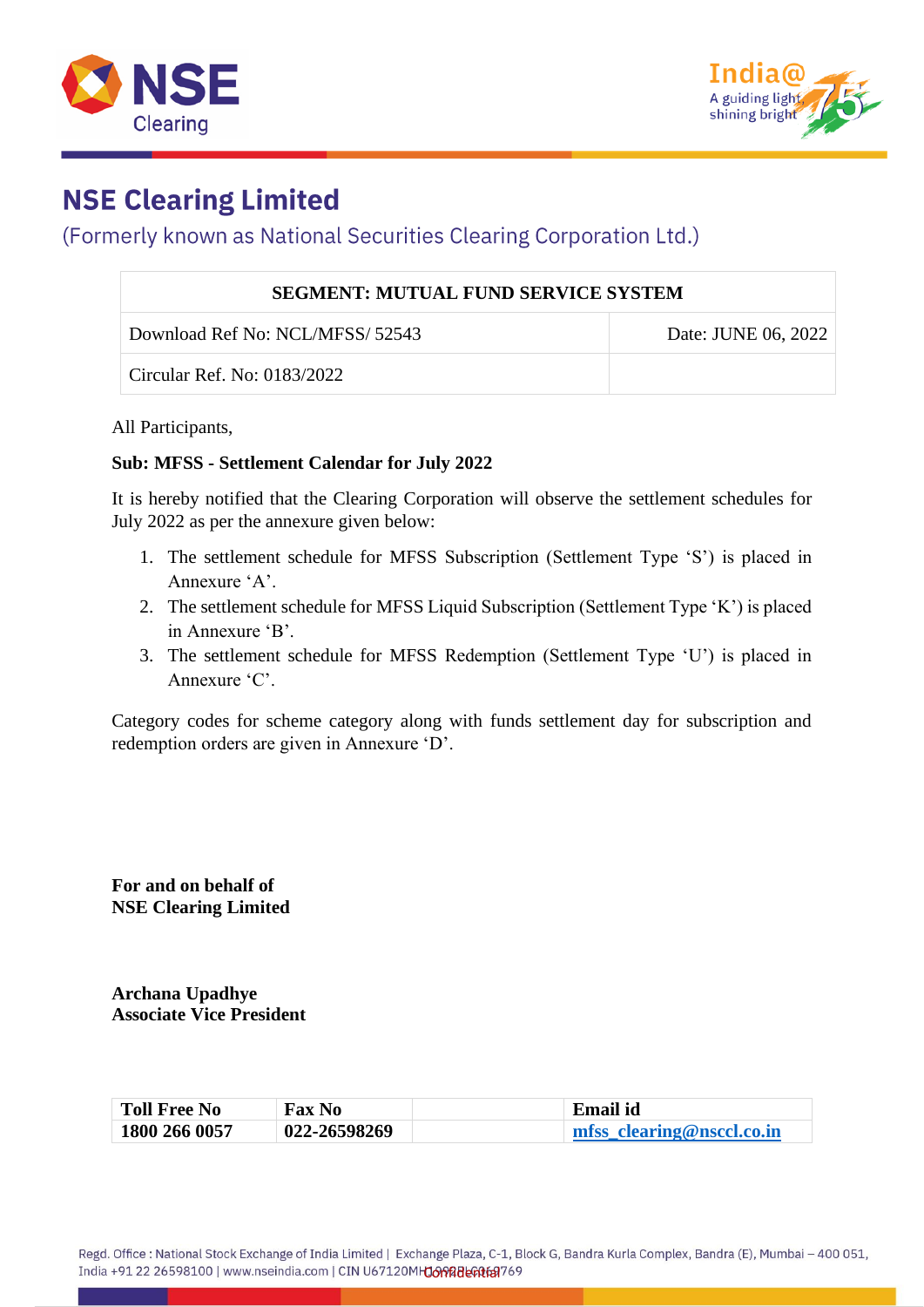

| Annexure 'A'                                  |                   |                 |                 |                   |
|-----------------------------------------------|-------------------|-----------------|-----------------|-------------------|
| SETTLEMENT CALENDAR MFSS - SUBSCRIPTION (T+1) |                   |                 |                 |                   |
| <b>Settlement</b>                             | <b>Settlement</b> | Subscription    | Payin / payout  | Payin / payout of |
| <b>Type</b>                                   | No.               | order date      | of Funds        | units             |
| S                                             | 2022124           | $01-JuI-22$     | $01-JuI-22$     | 04-Jul-22         |
| S                                             | 2022125           | 04-Jul-22       | 04-Jul-22       | 05-Jul-22         |
| S                                             | 2022126           | $05$ -Jul-22    | $05$ -Jul-22    | 06-Jul-22         |
| S                                             | 2022127           | 06-Jul-22       | 06-Jul-22       | 07-Jul-22         |
| S                                             | 2022128           | $07$ -Jul-22    | 07-Jul-22       | 08-Jul-22         |
| S                                             | 2022129           | 08-Jul-22       | 08-Jul-22       | $11-Jul-22$       |
| S                                             | 2022130           | $11-Jul-22$     | $11-Jul-22$     | 12-Jul-22         |
| S                                             | 2022131           | 12-Jul-22       | 12-Jul-22       | 13-Jul-22         |
| S                                             | 2022132           | 13-Jul-22       | 13-Jul-22       | 14-Jul-22         |
| S                                             | 2022133           | 14-Jul-22       | 14-Jul-22       | 15-Jul-22         |
| S                                             | 2022134           | 15-Jul-22       | 15-Jul-22       | 18-Jul-22         |
| S                                             | 2022135           | 18-Jul-22       | 18-Jul-22       | 19-Jul-22         |
| S                                             | 2022136           | 19-Jul-22       | 19-Jul-22       | 20-Jul-22         |
| S                                             | 2022137           | 20-Jul-22       | 20-Jul-22       | $21-Jul-22$       |
| S                                             | 2022138           | $21-Jul-22$     | $21-Ju-22$      | 22-Jul-22         |
| S                                             | 2022139           | 22-Jul-22       | 22-Jul-22       | 25-Jul-22         |
| S                                             | 2022140           | 25-Jul-22       | 25-Jul-22       | 26-Jul-22         |
| S                                             | 2022141           | 26-Jul-22       | $26$ -Jul- $22$ | 27-Jul-22         |
| S                                             | 2022142           | $27$ -Jul- $22$ | $27-Jul-22$     | 28-Jul-22         |
| S                                             | 2022143           | 28-Jul-22       | 28-Jul-22       | 29-Jul-22         |
| S                                             | 2022144           | 29-Jul-22       | 29-Jul-22       | 01-Aug-22         |

**Note:** Funds settlement for subscription orders will take place depending on the funds settlement day for the scheme category, viz. T day where T is the transaction date. Participants are requested to check the category of scheme in scheme master.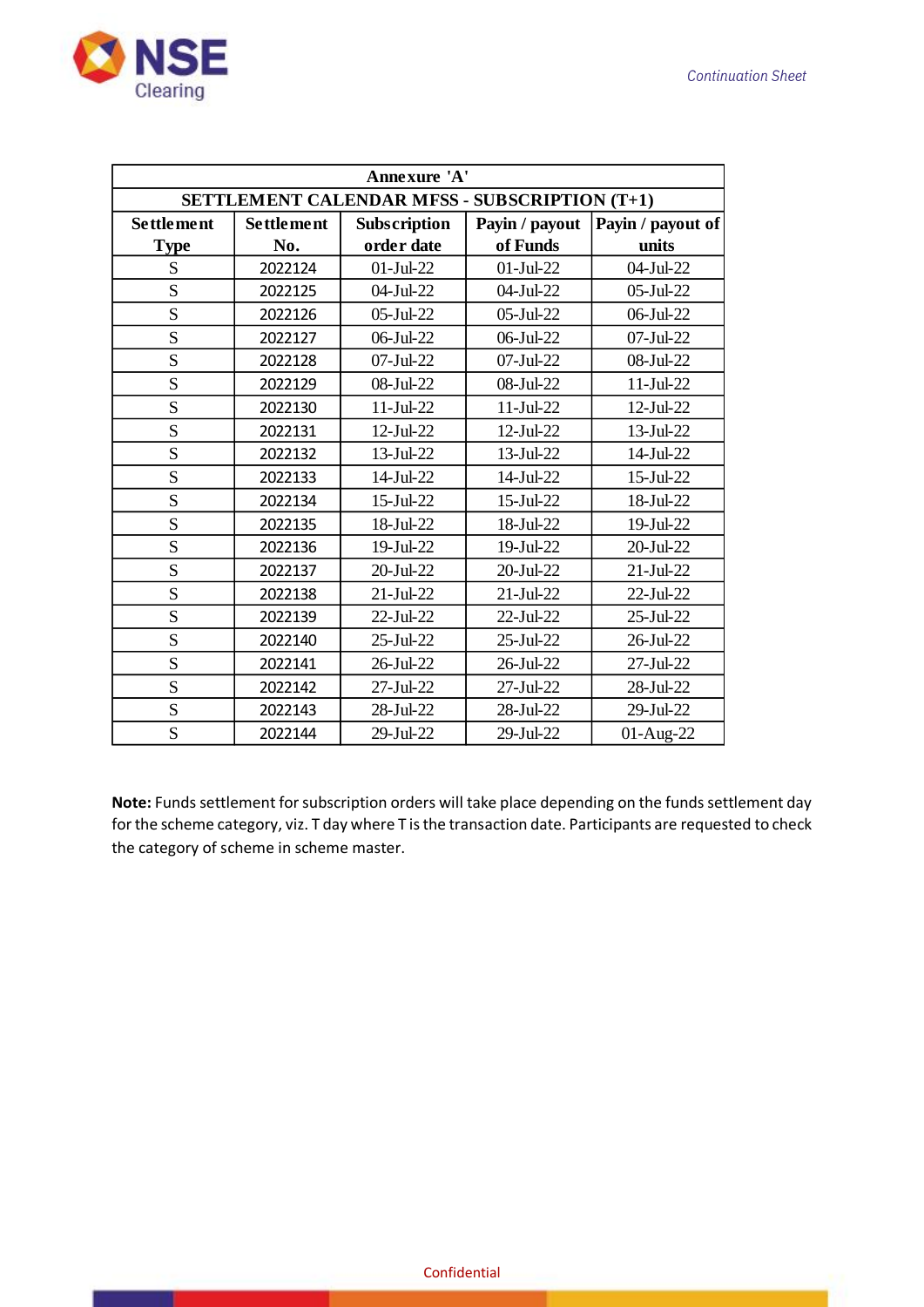

| Annexure 'B'                                          |                   |              |                 |                   |
|-------------------------------------------------------|-------------------|--------------|-----------------|-------------------|
| SETTLEMENT CALENDAR LIQUID - SUBSCRIPTION(T day Units |                   |              |                 |                   |
| <b>Settlement</b>                                     | <b>Settlement</b> | Subscription | Payin/payout    | Payin / payout of |
| <b>Type</b>                                           | No.               | order date   | of Funds        | units             |
| K                                                     | 2022124           | $01-Jul-22$  | $01-Jul-22$     | $01-Jul-22$       |
| K                                                     | 2022125           | 04-Jul-22    | 04-Jul-22       | 04-Jul-22         |
| K                                                     | 2022126           | $05$ -Jul-22 | $05$ -Jul-22    | $05$ -Jul-22      |
| K                                                     | 2022127           | 06-Jul-22    | $06$ -Jul-22    | 06-Jul-22         |
| K                                                     | 2022128           | 07-Jul-22    | $07$ -Jul-22    | 07-Jul-22         |
| K                                                     | 2022129           | 08-Jul-22    | 08-Jul-22       | 08-Jul-22         |
| K                                                     | 2022130           | $11-Jul-22$  | $11-Jul-22$     | $11-Jul-22$       |
| K                                                     | 2022131           | $12$ -Jul-22 | 12-Jul-22       | $12$ -Jul-22      |
| K                                                     | 2022132           | 13-Jul-22    | 13-Jul-22       | 13-Jul-22         |
| K                                                     | 2022133           | 14-Jul-22    | 14-Jul-22       | 14-Jul-22         |
| K                                                     | 2022134           | $15$ -Jul-22 | 15-Jul-22       | $15$ -Jul-22      |
| K                                                     | 2022135           | 18-Jul-22    | 18-Jul-22       | 18-Jul-22         |
| K                                                     | 2022136           | 19-Jul-22    | 19-Jul-22       | 19-Jul-22         |
| K                                                     | 2022137           | 20-Jul-22    | 20-Jul-22       | 20-Jul-22         |
| K                                                     | 2022138           | $21-Jul-22$  | $21-Ju-22$      | $21-Ju-22$        |
| K                                                     | 2022139           | 22-Jul-22    | 22-Jul-22       | 22-Jul-22         |
| $\bf K$                                               | 2022140           | 25-Jul-22    | 25-Jul-22       | 25-Jul-22         |
| $\bf K$                                               | 2022141           | 26-Jul-22    | $26$ -Jul- $22$ | $26$ -Jul- $22$   |
| K                                                     | 2022142           | 27-Jul-22    | 27-Jul-22       | $27$ -Jul- $22$   |
| K                                                     | 2022143           | 28-Jul-22    | 28-Jul-22       | 28-Jul-22         |
| K                                                     | 2022144           | 29-Jul-22    | 29-Jul-22       | 29-Jul-22         |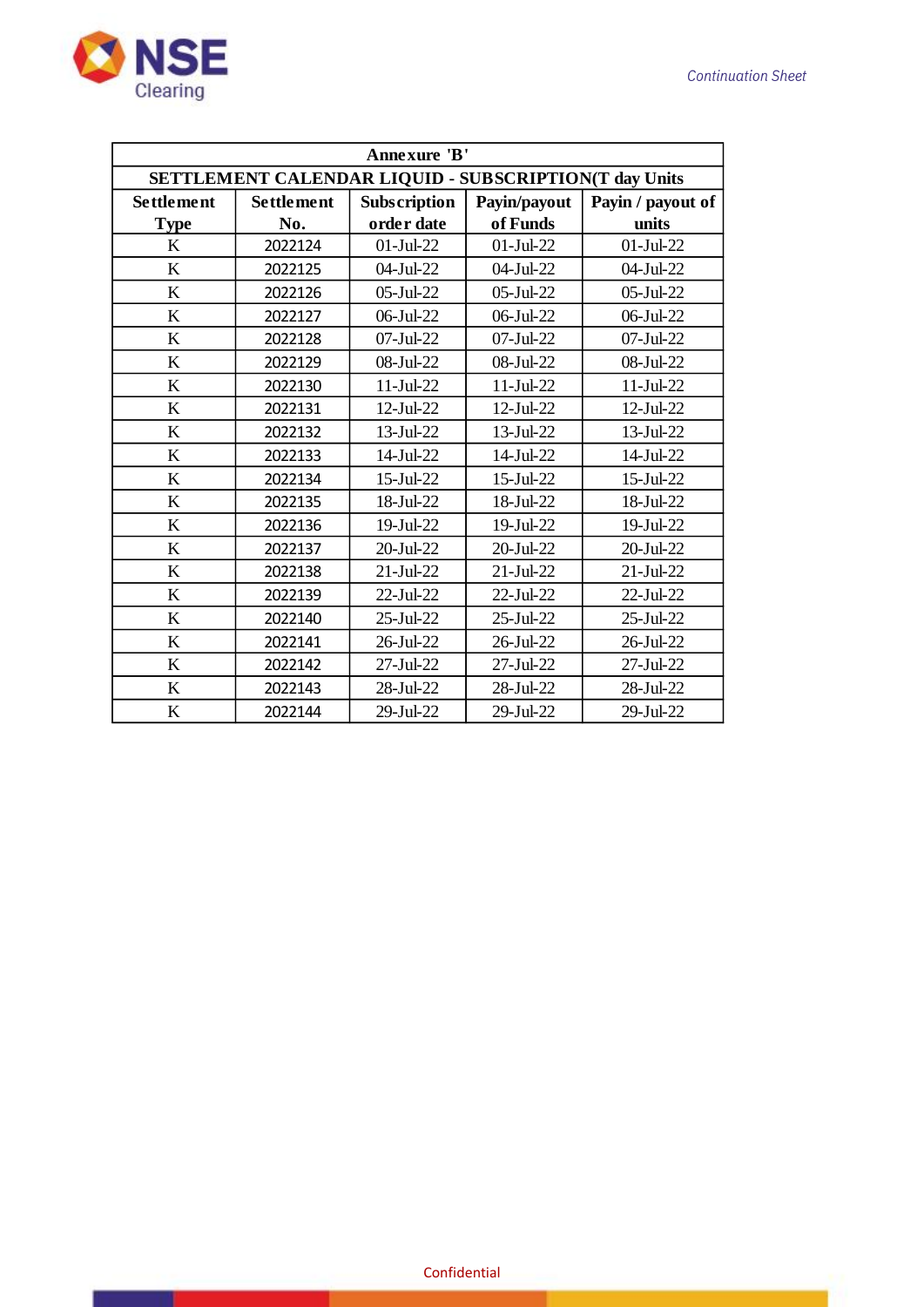

| Annexure 'C'                          |            |                   |                    |  |
|---------------------------------------|------------|-------------------|--------------------|--|
| SETTLEMENT CALENDAR MFSS - REDEMPTION |            |                   |                    |  |
| Settlement                            | Settlement | <b>Redemption</b> | <b>Transfer of</b> |  |
| <b>Type</b>                           | No.        | order date        | units              |  |
| U                                     | 2022124    | $01-Jul-22$       | $01-Jul-22$        |  |
| U                                     | 2022125    | 04-Jul-22         | 04-Jul-22          |  |
| U                                     | 2022126    | $05$ -Jul-22      | $05$ -Jul-22       |  |
| U                                     | 2022127    | 06-Jul-22         | 06-Jul-22          |  |
| U                                     | 2022128    | 07-Jul-22         | $07$ -Jul-22       |  |
| U                                     | 2022129    | 08-Jul-22         | 08-Jul-22          |  |
| U                                     | 2022130    | $11-Jul-22$       | $11-Jul-22$        |  |
| U                                     | 2022131    | 12-Jul-22         | 12-Jul-22          |  |
| U                                     | 2022132    | 13-Jul-22         | 13-Jul-22          |  |
| U                                     | 2022133    | 14-Jul-22         | 14-Jul-22          |  |
| U                                     | 2022134    | 15-Jul-22         | 15-Jul-22          |  |
| U                                     | 2022135    | 18-Jul-22         | 18-Jul-22          |  |
| U                                     | 2022136    | 19-Jul-22         | $19$ -Jul-22       |  |
| U                                     | 2022137    | 20-Jul-22         | 20-Jul-22          |  |
| U                                     | 2022138    | $21-Jul-22$       | $21-Jul-22$        |  |
| U                                     | 2022139    | 22-Jul-22         | 22-Jul-22          |  |
| U                                     | 2022140    | 25-Jul-22         | 25-Jul-22          |  |
| U                                     | 2022141    | 26-Jul-22         | 26-Jul-22          |  |
| U                                     | 2022142    | $27-Jul-22$       | $27-Jul-22$        |  |
| U                                     | 2022143    | 28-Jul-22         | 28-Jul-22          |  |
| U                                     | 2022144    | 29-Jul-22         | 29-Jul-22          |  |

• The funds settlement for the redemption orders shall be as per scheme category pay-out guideline. Funds settlement for redemption orders will take place depending on the funds settlement day for the scheme category, viz T+1, T+2, T+3, T+4, T+5, T+6, T+7, T+8 where T is the transaction date and 1, 2, 3, 4, 5, 6, 7 & 8 are the number of days after the transaction date in which the redemption order has been placed.

• Participants are requested to check the category of scheme in scheme master.